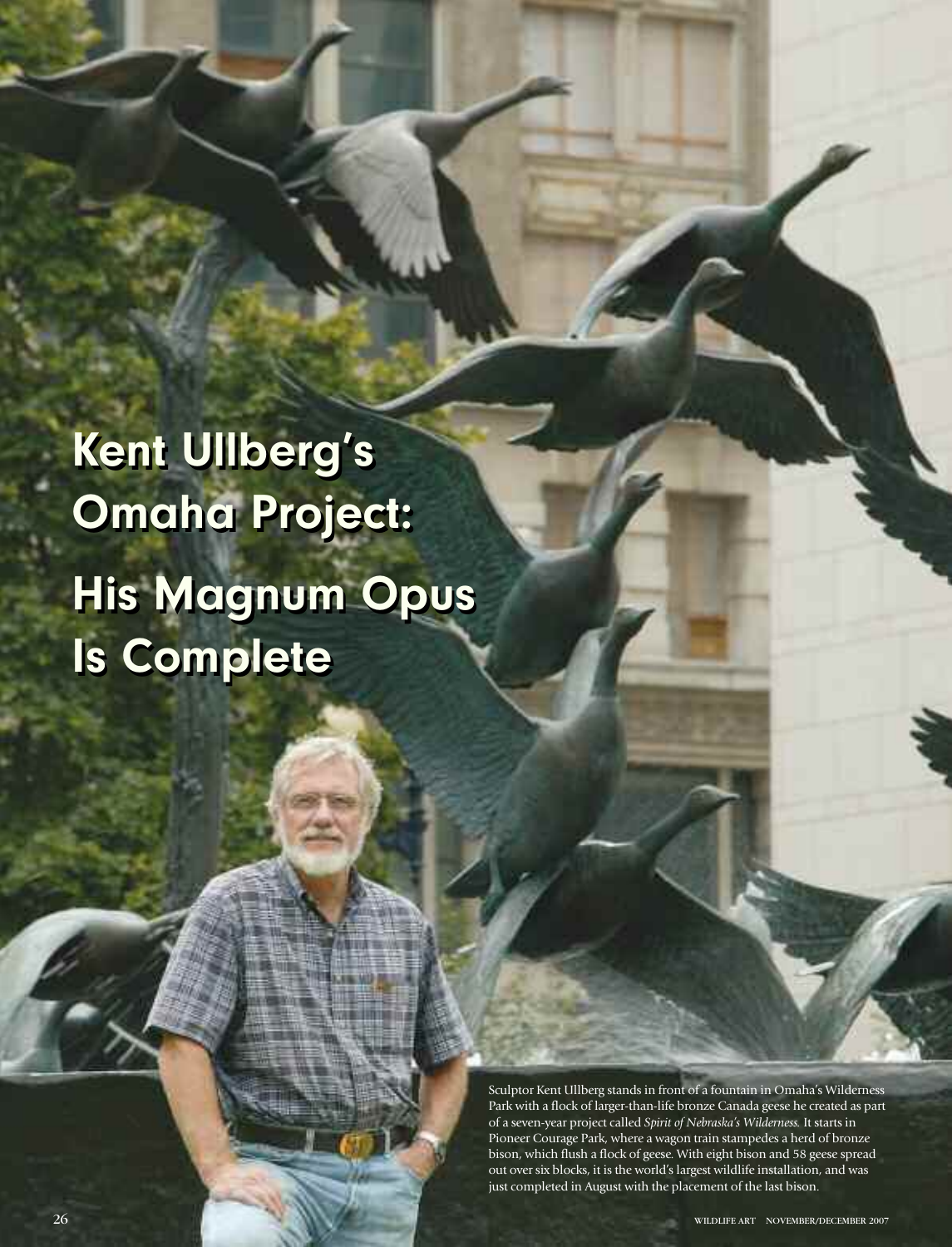Kent Ullberg is talking about his rich experience in the arts, his broad experience in the world and his formative experience with his family, whose well of creativity was as fathomless as the sea that borders the wildlife sculptor's native Sweden. It is a mesmerizing recital and all the more an exercise in concentration since, at the time, the only other towering presence in Ullberg's Loveland, Colo., studio is a 19-foot clay elephant.

"I'm trying to ignore the elephant in the middle of the room," Ullberg says about the outsize animal slated to be cast in bronze and installed next spring at an entrance to the St. Louis Zoo. The elephant is one of a long line of large-scale sculptures-cumpublic commissions that Ullberg has produced in the past three decades, a period that has brought him the personal achievement and world renown he envisioned, but could not attain, as a young student of art in 1960s Stockholm.

Today, Ullberg's reputation is as monumental as the sculptures he shapes at his studios, in Colorado and on Padre Island in Corpus Christi, Texas. His wildlife creations, from bison to bears, from dolphins to dinosaurs, arc above fountains, preside before buildings or thunder through the streets from Omaha, Neb., to Cape Town, South Africa. His work has been on display at such blue-chip institutions as the Exhibition Hall in Beijing, the Salon d'Automne in Paris and the National Geographic Society in Washington, D.C., and his name is stamped on a gallery inaugurated in 2006 by the Art Museum of South Texas. Along the way, he has been honored by his peers and saluted by academicians, and his array of awards from the 1975 Barnett Prize for sculpture from the National Academy of Design to the 1996 Rungius Medal from the National Museum of Wildlife Art—are as prestigious as they are numerous.

## *Son of Seafaring Swedes*

If Ullberg, 62, sets the standard for wildlife sculptors, then he raises an equivalent high bar for living, and that explains why he is all artist and part adventurer. He signed on with the Swedish merchant marine in advance of art school, and before turning to sculpting full time, he was a big-game guide in Africa. Raised by artist parents and maternal grandparents, who lived in a remote fishing village on the west coast of Sweden on the North Sea, Ullberg's childhood was a study in extremes. He is the natural son of seafaring folk whose lives, like the tides, were ever in motion.

"That is really where I developed that closeness to nature; it's where all of my

fascination with nature started," he says. It is a story of dark and light—cold, long winters and sun-soaked summers—and even today, as improbable as it seems, the sense emerges of an inquisitive extrovert blossoming amidst physical and social isolation.

Ullberg's mother was an art student who worked as a waitress between semesters and it was during a summer hiatus that she met—and later married—"this crazy young musician" who would father Kent Ullberg. "She got bloody pregnant—and it was me," says Ullberg. "She wanted to continue her art education so I was not particularly welcome, and until I was 1 or 2, she continued her studies in fine art."

A textile artist, Ullberg's mother wove while her toddler son crouched beneath the sheltering loom. "The loom would scoot along the floor, so they put old tennis shoes on its legs," he recalls.



Kent Ullberg has just finished this clay model of his latest monumental piece, *Reaching Elephant*  $(19 \times 19 \times 4\%)$ , which will be installed next spring at an entrance to the St. Louis Zoo. "I'm excited that the elephant is going to be placed next to a living tree," Ullberg says, "so it will be interacting with the tree and forever changing."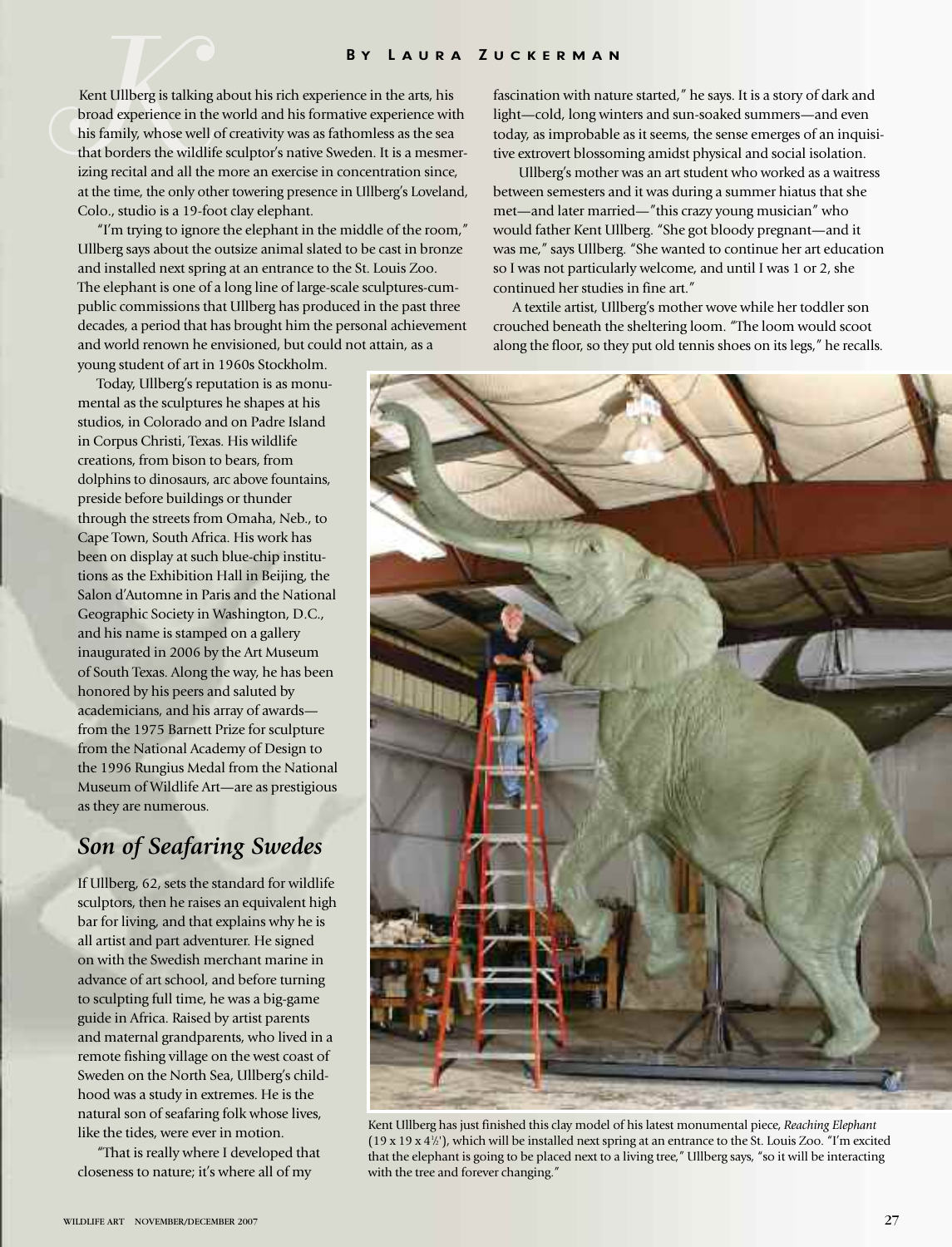my hands in clay, I fell in love with it," he says.

Seeking to marry his two loves, sculpting and nature, Ullberg began producing wildlife pieces in art school. In an era that worshipped abstract expressionism, Ullberg's heterodoxy did not go without note. "Not only were you not really supposed to do realism, you weren't supposed

> to do stuff that looked like anything—and certainly not wildlife," he says. "My teacher a wonderful man who really worried about students and was really very kind—took me aside and said, 'Look, why are you doing this? This is archaic; this is not the language of our time. And you'll never make a living doing animal sculpture.'"

Tell that to the Broward Convention Center in Fort Lauderdale, Fla., which commissioned Ullberg to produce a 150-foot-by-36-foot fountain featuring a sailfish in three stages of ascension. Or mention it in

passing to the First National Bank of Omaha, whose family owners underwrote the blocks-long bronze procession of Canada geese and bison— *Spirit of Nebraska's Wilderness*—which Ullberg considers his magnum opus. A masterwork of artistic and technical skill, the project as designed was just completed in August with the installation of the last of eight bison.

## *Bison Trek Down City Streets*

It took Ullberg seven years to place the finishing touches on his work in the heart of downtown Omaha. The larger-than-life bison herd begins its trek through the city center on a street corner at Pioneer Courage Park. In their six-block journey, the animals gallop down the sidewalk, into a



The Omaha project ends with the geese, which have now become stainless steel, flying into the atrium of the 40-story First National Tower. The building is the corporate headquarters for First National Bank of Omaha, which commissioned the multimillion-dollar work.

"It was like sitting under a big person, a big extension of my mom; there was security under there." It was not until years later that Ullberg learned that his mother had toted her unborn son to sculpture classes and even produced a clay study of his tiny right hand. When she died at age 60, Ullberg returned to her weaving studio to bid her a final farewell. There he discovered the diaries that spelled out her hopes, dreams and fears. "One of them told about taking sculpture classes and it talked about the clay hand. I found it in the bottom of a trunk," says Ullberg.

The writings and the clay model are posthumous proof of the scope of his mother's artistic aspirations, many of which Ullberg has fulfilled in his lifetime. He believes a kind of genetic memory triggered his early love of sculpting. A budding painter, he enrolled in a sculpture class at Stockholm's Konstfack University College of Arts, Crafts and Design chiefly to round out his curriculum. What he gained was much more than mere credits. "When I got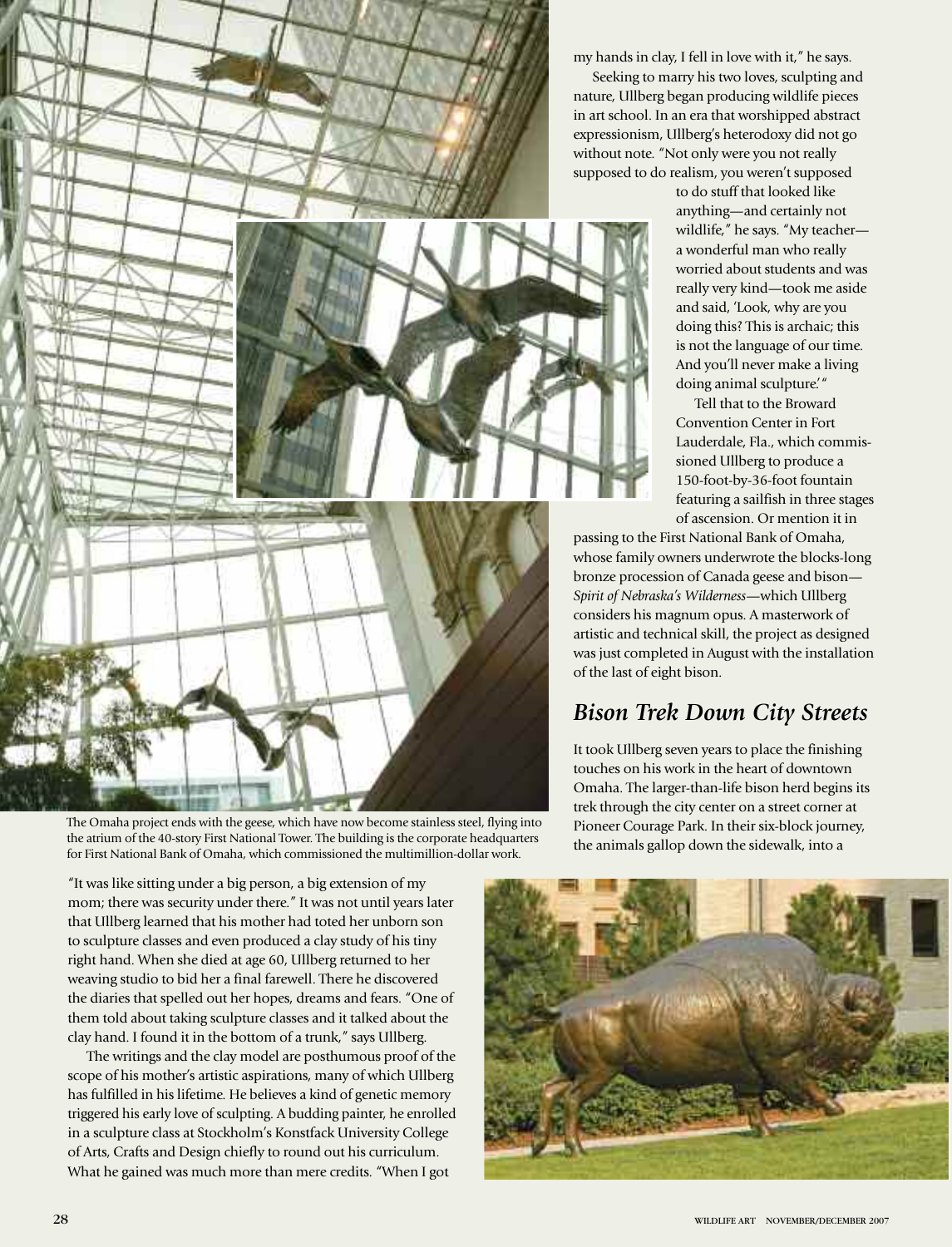

The stampeding herd of larger-than-life bronze bison runs down Omaha's sidewalks, ripping through planters and even a building. The bison in the park are headed toward the flock of geese, to flush them out of the fountain. "The bison ran here on the open plains for centuries," Ullberg says. "Their spirits are still with us today, paying no heed to our modern cities and structures."

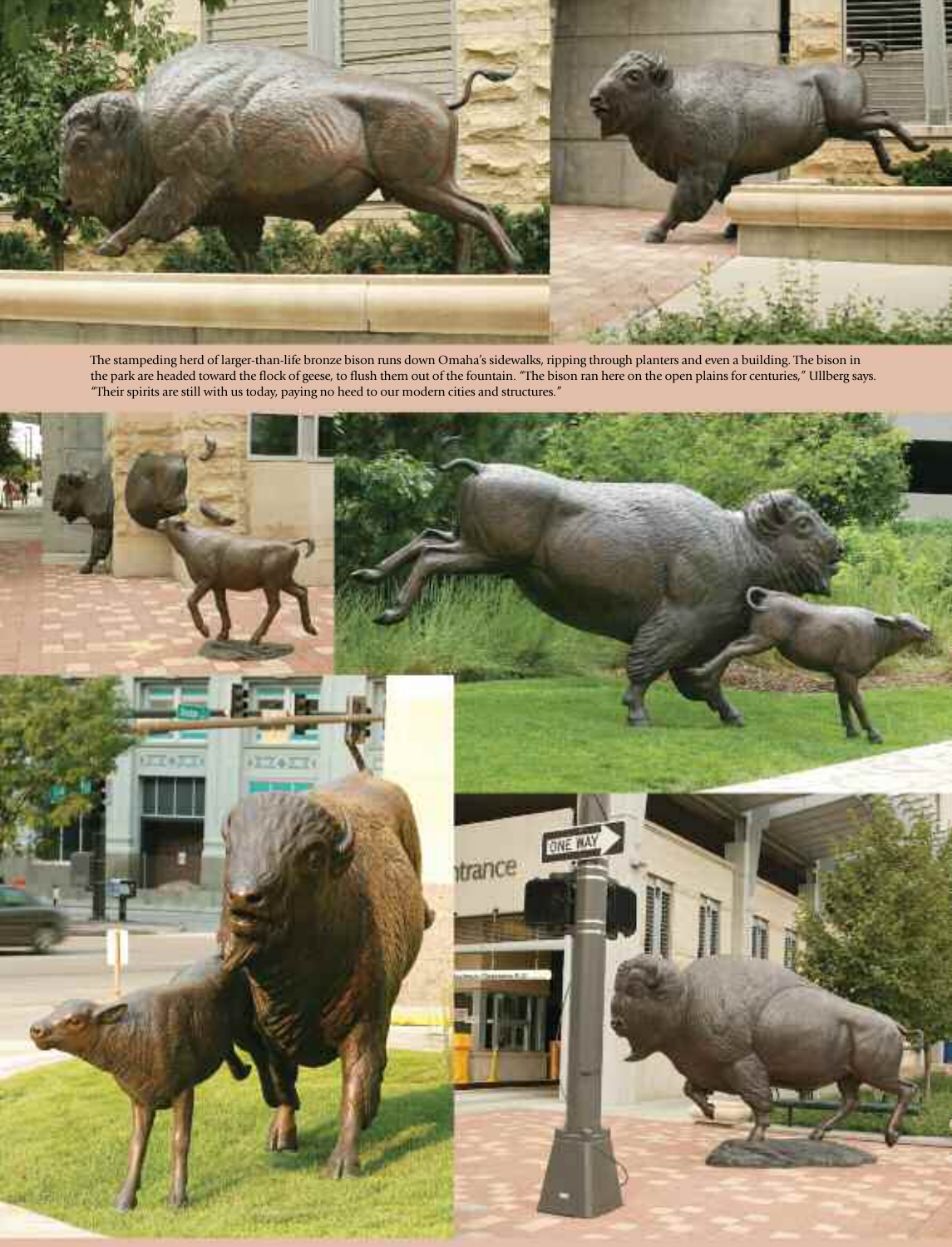

When night falls, the city's lights produce rich tones that accentuate the details of Ullberg's magnificent work.

planter, out of a planter, through a building and across a road. Veering fountainside in newly developed Wilderness Park, the bison flush the geese, which lift from the water and wing all 58 strong—across the urban landscape to the bank. Like the financial institution, established at the dawn of the city's founding, the sculpture serves as a bridge between historical and modern-day Omaha, a dual testimony to the region's deep past and its promising future.

"Conceptually, when humans entered the wilderness, they disturbed wildlife and this is a symbol: We are displacing the bison and the geese and the animals are running," says Ullberg. "In a way, they have returned to their native habitat but now there is a bank in the middle of it. That's why it is called the 'spirit' of the Nebraska wilderness. The spirits remain with us; they don't care if buildings are in the way."

The metaphor Ullberg employs to illustrate the flight of the geese from the industrial age to the information age is stainless steel, the metal of modernity. "As the geese leave the fountain and begin to interact with contemporary buildings and architecture, they begin to combine bronze and stainless steel until the geese entering the bank are all highly polished stainless steel," he says.

Like leading wildlife sculptors Ken Bunn, Forest Hart, Tim Shinabarger and Mick Doellinger, Ullberg is a taxidermist by training. That skill opened a career course for him in 1967, when he was hired by a safari and taxidermy company in Botswana. "I got to live my boyhood dream there," he says. Befriended by the Botswanan director of wildlife and parks, Ullberg was asked to help launch the nation's first museum dedicated to art and natural history. As curator, Ullberg led hunts designed to collect animals for the developing institution. He shot animals and skinned them; he labored over exacting measurements, took copious notes and produced countless field sketches—all talents that would lay the foundation for his sculptures. Taking a page from Ernest Hemingway, Ullberg believes knowledge informs artwork and lends it power.

"It's my personal philosophy, and not everyone may subscribe to it, that I do not sculpt anything I have not experienced and preferably nothing I haven't dissected," says Ullberg, a zoologist

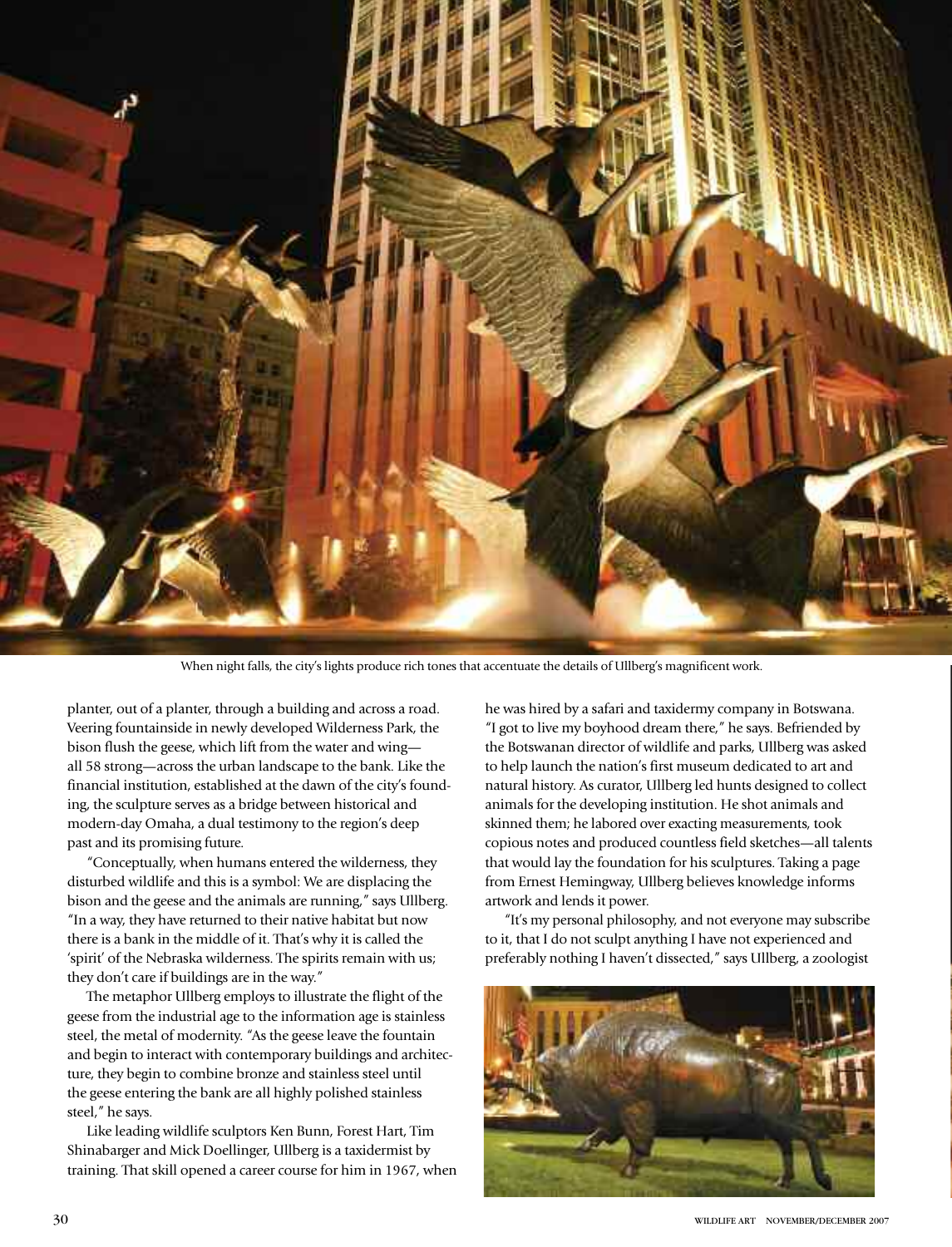





Specially designed, reinforced traffic light poles were used to bear the weight of Ullberg's bronze geese.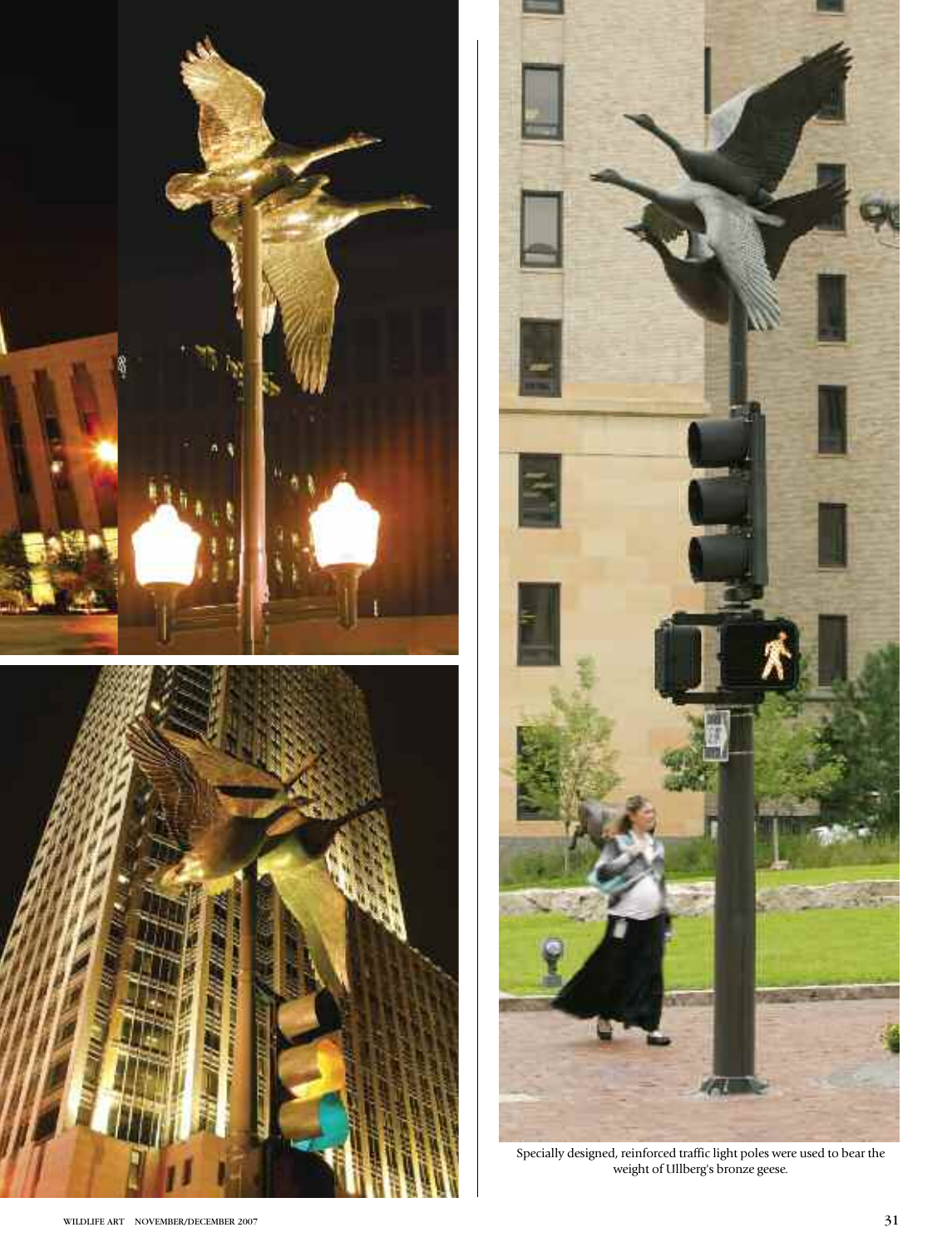

The geese travel down city streets, attached to buildings, light poles and traffic lights.

by interest. "Until I've looked at the bones and the muscles, I know nothing. I want maximum knowledge, maximum exposure. It is only after you have engaged in in-depth research, when you really know your topic, that you can take liberties. Then when you take liberties, you come from a point of knowledge."

At a time when the sport of hunting draws mixed reviews, Ullberg imparts an ethos that maintains possession is nine-tenths of love. "To capture the essence, the soul, the power of the animal, you have to have absorbed it first, you have to have lived it," he says. "If it's something you love, you want to own it, you want to possess it." Ullberg adds, "I don't kill animals anymore. I don't need to; I've done it. I have sketchbooks full of measurements."

Ullberg's assiduous gathering of data—only to depart from





Even a building cannot stop this stampeding bronze bison.